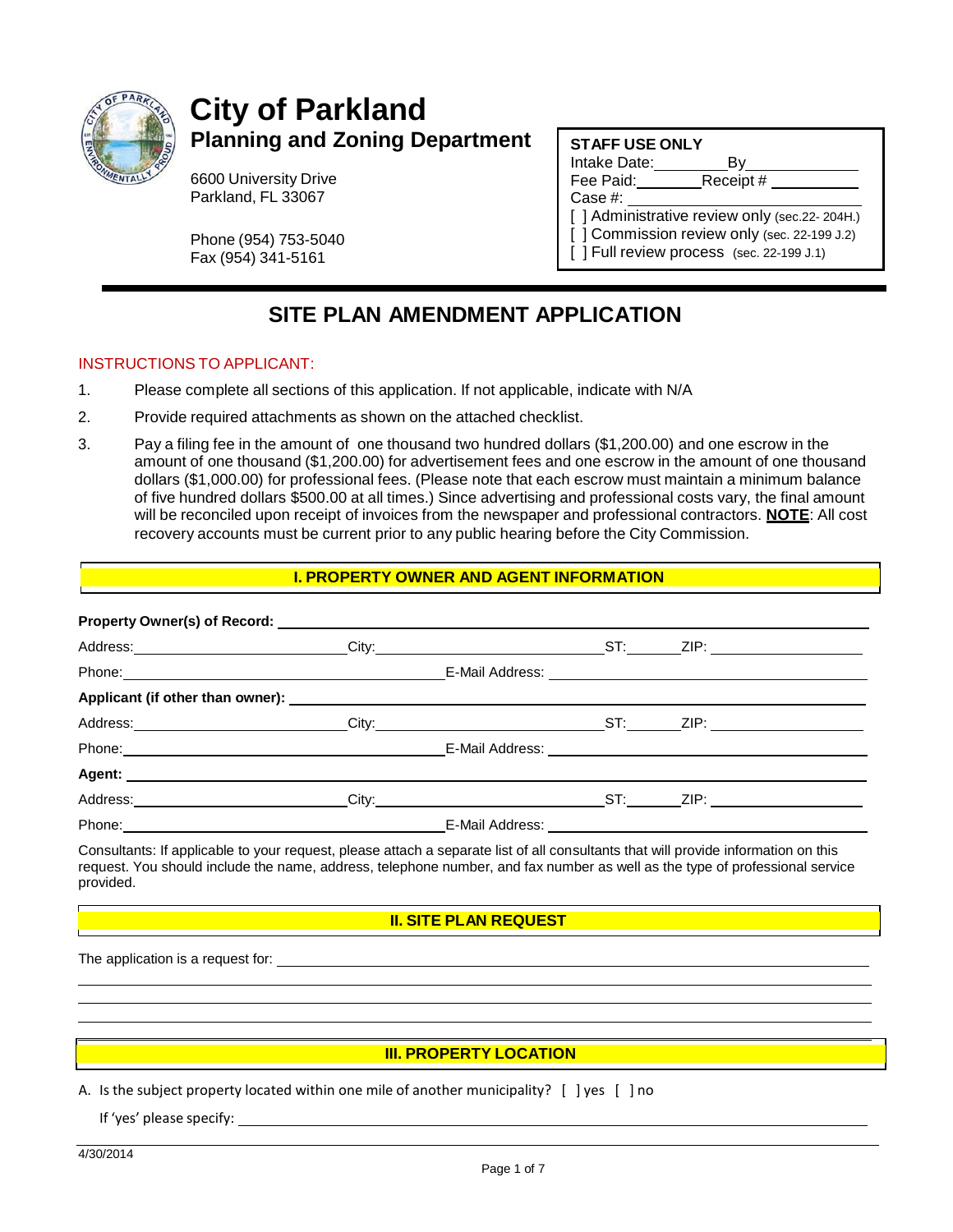B. Folio Number: If additional folios, list on a separate sheet and attach to the application.

Folio: [ ] [ ] - - [ ] [ ] - - [ ] [ ] - - [ ] [ ] - - [ ] [ ] - - [ ] [ ] [ ] - - [ ] [ ] [ ] [ ]

C. Section: Township: Range: The Total Acreage of Subject Property:

D. Project Name:

E. Project Address:

F. General Location Description (proximity to closest major intersection in miles or fractions thereof):

#### **IV. LAND USE AND ZONING INFORMATION**

- A. Zoning Designation: Future Land Use Designation:
- B. Proposed Zoning Designation (if applicable):
- C. Proposed Future Land Use Designation (if applicable):
- D. Existing Use(s) on Property:

E. Proposed Use(s):

#### **V. PROJECT HISTORY**

(List in sequence from first application to most recent – attach additional page if necessary):

| <b>Petition</b><br><b>Number</b> | Request | <b>Action</b> | <b>Date</b> | <b>Resolution/</b><br><b>Ordinance Number</b> |
|----------------------------------|---------|---------------|-------------|-----------------------------------------------|
|                                  |         |               |             |                                               |
|                                  |         |               |             |                                               |
|                                  |         |               |             |                                               |
|                                  |         |               |             |                                               |
|                                  |         |               |             |                                               |
|                                  |         |               |             |                                               |
|                                  |         |               |             |                                               |
|                                  |         |               |             |                                               |
|                                  |         |               |             |                                               |
|                                  |         |               |             |                                               |
|                                  |         |               |             |                                               |
|                                  |         |               |             |                                               |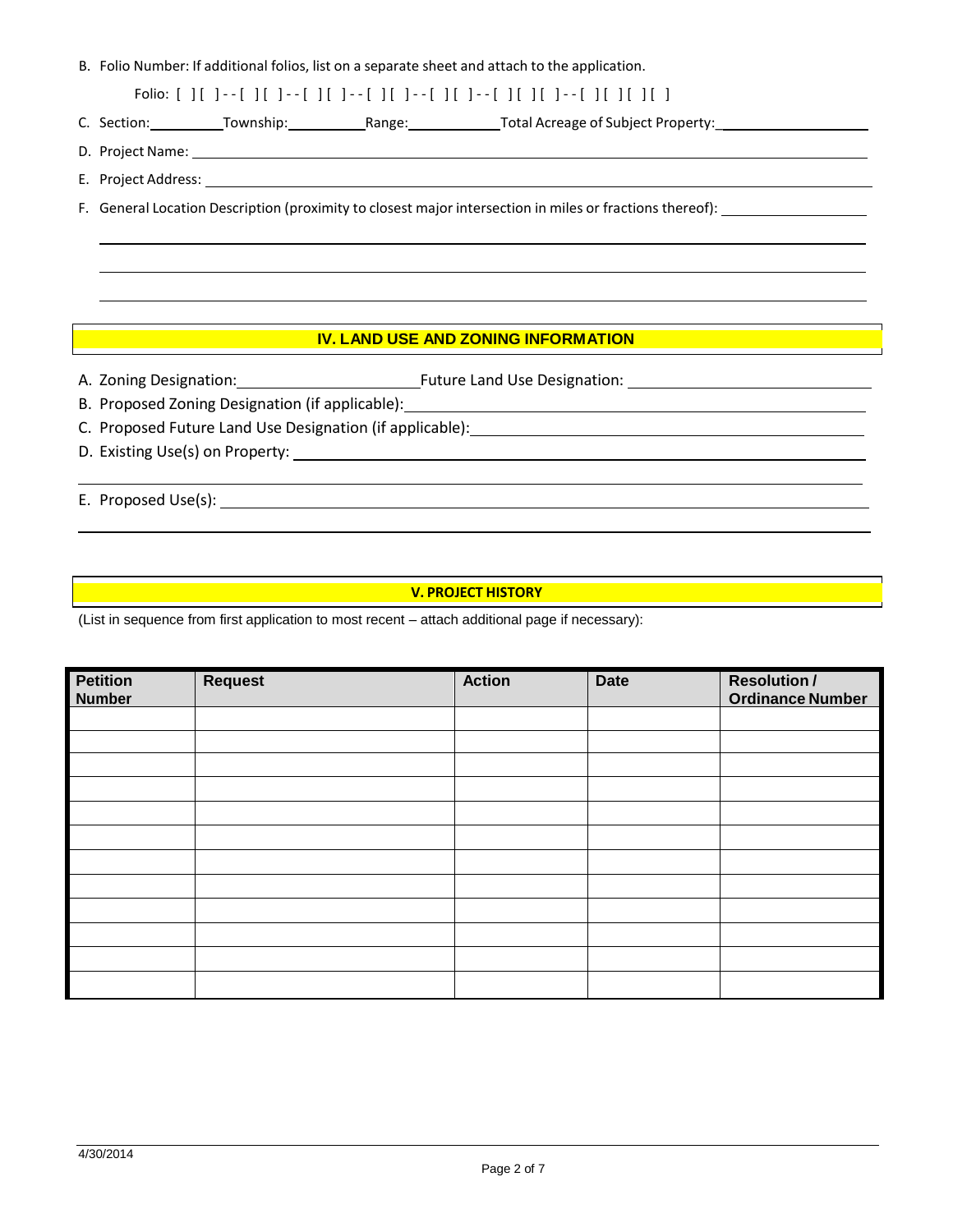#### **OWNER ACKNOWLEDGEMENT**

I/We:  $\frac{1}{2}$  and  $\frac{1}{2}$  are the owner(s) of the property swear/affirm that I/we am/are the owner(s) of the property

referenced in this application.

I/We certify that the above statements and the statements or showings made in any paper or plans submitted herewith are true to the best of my/our knowledge and belief. Further, I/we understand that this application, attachments and fee become part of the official record of the Planning & Zoning Department of the City of Parkland and the fee is not refundable. I/We understand that any knowingly false information given by me/us will result in the denial, revocation or administrative withdrawal of the application or permit. I/We further acknowledge that additional information may be required by the City of Parkland in order to process this application. I/We further consent to the City of Parkland to publish, copy or reproduce any copyrighted document for any third party submitted as part of this application. Signature(s) of Owner(s)\_

Print Name(s)

#### **CONSENT STATEMENT Owner to complete if using agent/representative**

I/We, the aforementioned owner(s), do hereby give consent to the to act on my/our behalf to act on my/our behalf to submit this application, all required material and documents, and attend and represent me/us at all meetings and public hearings pertaining to the request(s) and property I/we own described in the attached application. Furthermore, as owner(s) of the subject property, I/we hereby give consent to the party designated above to agree to all terms or conditions that may arise as part of the approval of this application for the proposed use.

#### **NOTARY**

Signature(s) of Owner(s)

Print Name(s)

STATE OF FLORIDA COUNTY OF

The foregoing instrument was acknowledged before me this  $\qquad \qquad$  day of  $\qquad \qquad$ , 20 by . He/She is personally known to me or has produced as identification and did/did not take an oath.

(Signature of Notary)

My Commission Expires:

(NOTARY'S SEAL OR STAMP)

(Name – Must be typed, printed, or stamped)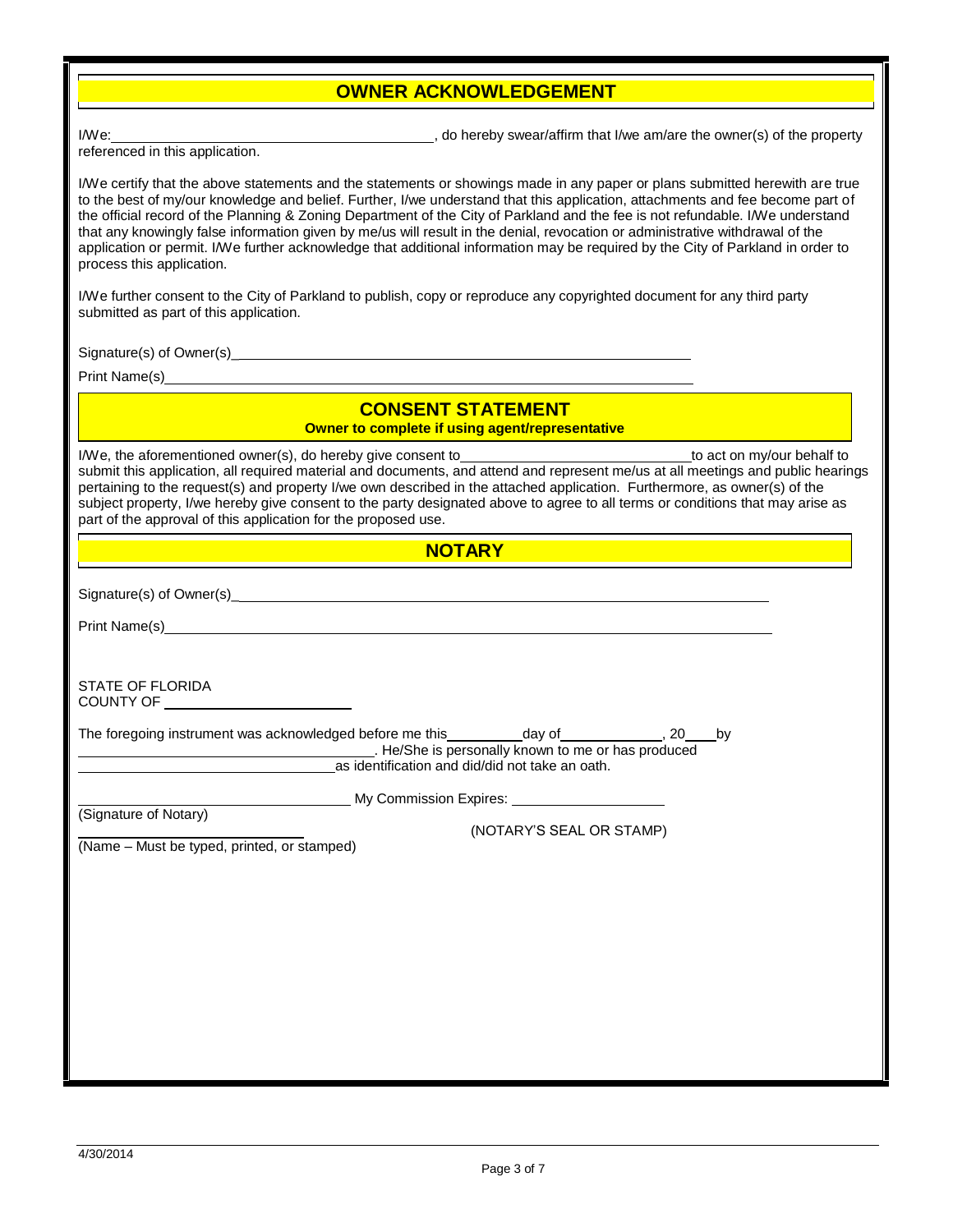

# *CITY OF PARKLAND*

*Planning and Zoning Department*

*6600 University Drive, Parkland FL 33067 (954) 753-5040 Fax (954) 341-5161*

#### **SITE PLAN AMENDMENT SUBMITTAL CHECKLIST (ALL PLANS NO LARGER THAN 24" x 36" WITH SCALE NOT SMALLER THAN 100' TO AN INCH)**

| YES          | <b>PLEASE CHECK</b><br>ΝO | N/A |    | <b>I. GENERAL</b>                                                            |
|--------------|---------------------------|-----|----|------------------------------------------------------------------------------|
|              |                           |     | a. | An original com<br>and/or applican<br>applicant is othe                      |
| $\mathbf{I}$ |                           |     | b. | Required applic                                                              |
|              |                           |     | c. | One (1) copy of                                                              |
| $\Box$       |                           |     | d. | Copies of all Re<br>Planning and Zo                                          |
|              |                           |     | е. | Changes, if any<br>phases of deve<br>more phases.                            |
|              |                           |     | f. | Report on statu<br>with all conditio                                         |
|              |                           |     | g. | A notification ra<br>radius of bound<br>information as p<br>affidavit signed |

| I. GENERAL |  |
|------------|--|

- *a. An original completed application and 7 copies signed by owner, agent and/or applicant. Agent's authorization or power of attorney must be attached if applicant is other than owner.*
- *b. Required application fees.*
- *c. One (1) copy of a warranty deed including legal description of the property.*
- *. d. Copies of all Resolutions/Ordinances affecting the property (if required by the Planning and Zoning Director)*
- *e. Changes, if any, to the delineation, identification and sequence of proposed phases of development, if the project is to be platted and constructed in two or more phases*.
	- *f. Report on status of all previous conditions of approval, show property compliance with all conditions of approval and/or applicable Code of Ordinance requirements.*
	- *g. A notification radius map, list of all owners (in excel spreadsheet) within a 500 foot radius of boundary lines of the subject property from the most recent tax roll information as provided by the Broward Property Appraiser's Office and executed affidavit signed by person responsible for preparing these documents.*

| <b>YES</b><br>$\Box$ | <b>PLEASE CHECK</b><br><b>NO</b> | N/A          | ć                        |
|----------------------|----------------------------------|--------------|--------------------------|
|                      | $\mathbf{L}$                     | $\mathbf{L}$ | l                        |
| $\Box$               | $\Box$                           | $\Box$       | $\epsilon$               |
|                      | $\mathbf{L}$                     | ī.<br>$\Box$ | $\epsilon$<br>$\epsilon$ |
|                      |                                  |              |                          |
| $\Box$               | $\Box$                           | $\Box$       | f                        |
|                      |                                  |              | $\mathbf{C}$             |
|                      |                                  |              |                          |

#### *PLEASE CHECK II. SURVEY*

- *a. Eight (8) signed and sealed surveys (not more than a year old) including any and all easements of record (reference by OR Book and page, prepared by a surveyor registered in the State of Florida).*
- *b. Existing streets and roadway improvements (medians, landscaping, signage, driveways, etc. within 100 feet of project boundary).*
- *c. Existing utilities (including inverts of pipes, rim elevations, wells and septic tanks, etc.) within 100 feet of project site.*
- *d. Existing trees identified by caliper and species.*
- *e. The location of existing easements, watercourses, section lines, water and sewer lines, well and septic tank location, and other existing important physical features in and adjoining the project to within 100 feet.*
	- *f. The location and dimensions of existing manmade features such as existing roads and structures with indication as to which are to be removed, renovated or altered.*

*g. Identification of surrounding land use, zoning, and existing buildings within 100 feet of the site as well as the zoning of the petitioned site.*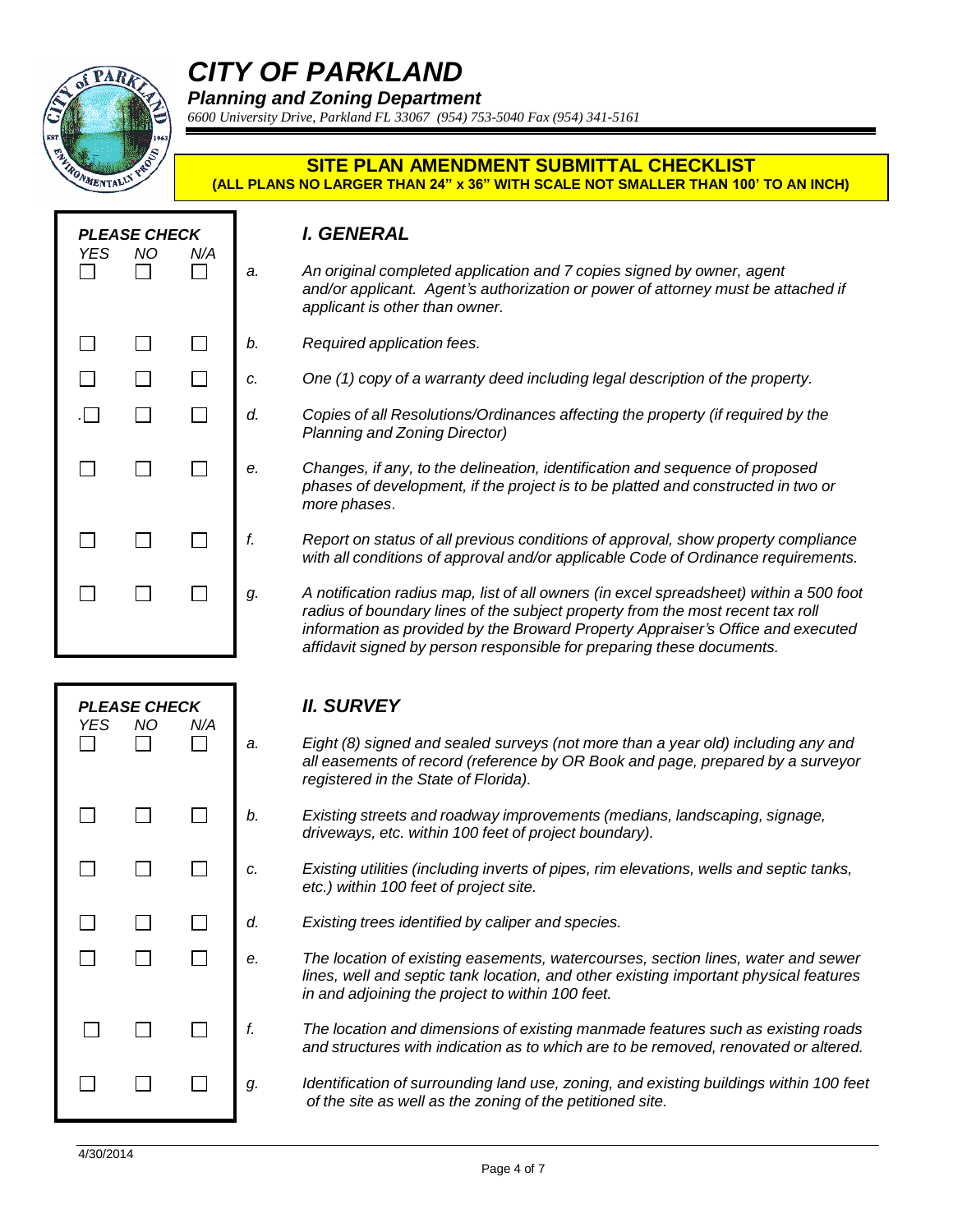| <b>PLEASE CHECK</b> |           |               | <b>III. SITE AND DEVELOPMENT PLAN</b> |                                                                                                                                                                                                                                                                                                                                                                                                                                                                                                                                                                                                                                                                                                                                                                                                                                   |
|---------------------|-----------|---------------|---------------------------------------|-----------------------------------------------------------------------------------------------------------------------------------------------------------------------------------------------------------------------------------------------------------------------------------------------------------------------------------------------------------------------------------------------------------------------------------------------------------------------------------------------------------------------------------------------------------------------------------------------------------------------------------------------------------------------------------------------------------------------------------------------------------------------------------------------------------------------------------|
| <b>YES</b>          | <b>NO</b> | N/A           | a.                                    | (No larger than 24" x 36" with scale not smaller than 100 feet to an inch)<br>Eight (8) signed and sealed plans sets to scale (graphic and written), with date of<br>preparation/last revision, north arrow, location map/vicinity sketch (including<br>location of site in relation to at least one north-south and one east-west<br>thoroughfare, project name, revision dates on each drawing, if multiple sheets<br>provide page numbers and clearly identify match lines.                                                                                                                                                                                                                                                                                                                                                    |
|                     |           |               | b.                                    | A computerized copy on disc.                                                                                                                                                                                                                                                                                                                                                                                                                                                                                                                                                                                                                                                                                                                                                                                                      |
|                     |           | $\Box$        | c.                                    | Name, address and telephone number of the developer, along with the name and<br>address of the engineer, surveyor, planner and/or other professional consultant(s)<br>responsible for the plan, plat and supporting documents.                                                                                                                                                                                                                                                                                                                                                                                                                                                                                                                                                                                                    |
|                     |           |               | d.                                    | Written legal description, including Section, Township, Range and parcel, tract,<br>plat name or number (as shown on master plan if a Planned Development).                                                                                                                                                                                                                                                                                                                                                                                                                                                                                                                                                                                                                                                                       |
|                     |           |               | е.                                    | Tabular Project Data: existing and proposed zoning district and land use plan<br>designation, gross and net acreage to the nearest .01 acre, lot frontage (ROW<br>feet), lot depth (maximum), lot width (minimum), type of use(s), total building<br>square footage, non-residential square footage by use, net leasable square<br>footage, building height and number of stories, lot coverage, impervious and<br>pervious area (square footage and percentage), total required and proposed<br>parking spaces, including handicapped and grassed spaces, number of required<br>and proposed loading spaces, total number of dwelling units by dwelling type,<br>landscape/open area, lake acreage, preservation acreage,<br>right-of-way area,<br>recreational acreage, commercial acreage, civic acreage, and project density. |
|                     |           |               | f.                                    | Project information (number of users of facility, employees, seating and hours of<br>operation).                                                                                                                                                                                                                                                                                                                                                                                                                                                                                                                                                                                                                                                                                                                                  |
|                     |           |               | g.                                    | Location of lots with dimensions and identified by number/letter, buildings and<br>structures with finished floor elevation and number of units per building for multi-<br>family developments and overhang easement and required privacy fence if a zero<br>lot line structure and applicable setbacks and separations.                                                                                                                                                                                                                                                                                                                                                                                                                                                                                                          |
|                     |           |               |                                       | List and provide location and nature of recreational amenities including walk/bike<br>paths.                                                                                                                                                                                                                                                                                                                                                                                                                                                                                                                                                                                                                                                                                                                                      |
|                     |           | $\mathcal{L}$ | i.                                    | Off-street parking, by-pass lanes, drop off areas and spaces, queuing and loading<br>layout (with dimensions and access location).                                                                                                                                                                                                                                                                                                                                                                                                                                                                                                                                                                                                                                                                                                |
|                     |           |               | j.                                    | Location and details of refuse collection areas including adequate architectural<br>screening of all collection areas.                                                                                                                                                                                                                                                                                                                                                                                                                                                                                                                                                                                                                                                                                                            |
|                     |           |               | k.                                    | Location, size and orientation of signs.                                                                                                                                                                                                                                                                                                                                                                                                                                                                                                                                                                                                                                                                                                                                                                                          |
|                     |           |               | I.                                    | Multipurpose trails and pedestrian circulation systems consistent with the parks<br>and recreation element of the comprehensive plan and as described in<br>subsection $22-207(A)(13)$ .                                                                                                                                                                                                                                                                                                                                                                                                                                                                                                                                                                                                                                          |
|                     |           |               | m.                                    | Provider of water and wastewater facilities.                                                                                                                                                                                                                                                                                                                                                                                                                                                                                                                                                                                                                                                                                                                                                                                      |
|                     |           |               | n.                                    | Location of existing and proposed fire hydrant locations and water main sizes.                                                                                                                                                                                                                                                                                                                                                                                                                                                                                                                                                                                                                                                                                                                                                    |
|                     |           |               | о.                                    | Labeling of setbacks including front, side, side corner, rear and building<br>separations.                                                                                                                                                                                                                                                                                                                                                                                                                                                                                                                                                                                                                                                                                                                                        |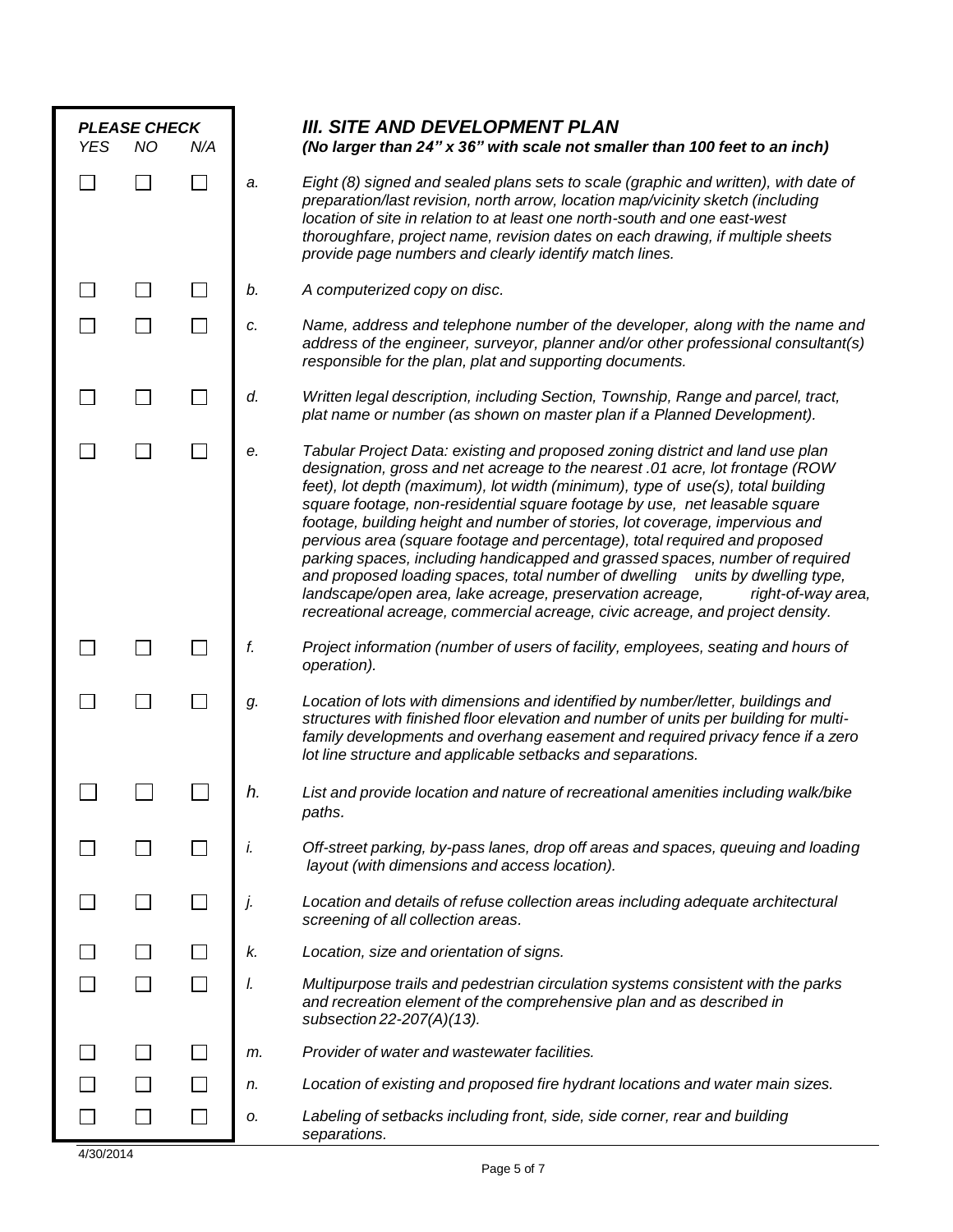|            |                                  |     | p. | Areas for emergency vehicles and fire engines and provisions for accessibility to<br>vehicles of the required type.                                                                                                                                                                                                                                                                                                                                                                      |
|------------|----------------------------------|-----|----|------------------------------------------------------------------------------------------------------------------------------------------------------------------------------------------------------------------------------------------------------------------------------------------------------------------------------------------------------------------------------------------------------------------------------------------------------------------------------------------|
| <b>YES</b> | <b>PLEASE CHECK</b><br><b>NO</b> | N/A |    | <b>IV. ENGINEERING PLANS</b><br>(Same scale as site plan)                                                                                                                                                                                                                                                                                                                                                                                                                                |
|            |                                  |     | a. | Eight (8) signed and sealed plans including all of the information below.                                                                                                                                                                                                                                                                                                                                                                                                                |
|            |                                  |     | b. | Proposed streets and roadways with dimensions, names and classification,<br>centerline dimensioned and elevations provided for high and low points and cross-<br>section.                                                                                                                                                                                                                                                                                                                |
|            |                                  |     | c. | Interior circulation pattern with curb cuts, including dimensions between curb cuts<br>and intersections.                                                                                                                                                                                                                                                                                                                                                                                |
|            |                                  |     | c. | Proposed pedestrian facilities including ingress/egress into structures with<br>entrances noted, sidewalks, paving surfaces, handicap ramps.                                                                                                                                                                                                                                                                                                                                             |
|            |                                  |     | d. | Curve radii for all internal and external vehicular use areas.                                                                                                                                                                                                                                                                                                                                                                                                                           |
|            |                                  |     | е. | Access to the property by means of paved dedicated right-of-way.                                                                                                                                                                                                                                                                                                                                                                                                                         |
|            |                                  |     | f. | Proposed traffic control signs and striping.                                                                                                                                                                                                                                                                                                                                                                                                                                             |
|            |                                  |     | g. | Proposed and existing water distribution system including all utility easements,<br>location of fire hydrants and point of connection and location of water meters and<br>wells, if applicable.                                                                                                                                                                                                                                                                                          |
|            |                                  |     | h. | Proposed sanitary sewer collection system and point of connection, or size and<br>location of septic tank and drainfield, if applicable.                                                                                                                                                                                                                                                                                                                                                 |
|            |                                  |     | İ. | Proposed storm system plans with location of inlets and type of curb and gutter.                                                                                                                                                                                                                                                                                                                                                                                                         |
|            |                                  |     | j. | Proposed storm water management system with location of positive outfall and<br>typical section and top surface area of storm water retention/detention pond,<br>including soil types, slope, bottom and top elevations, proposed method of<br>drainage, estimated design water elevations and hundred year flood elevation,<br>storm water treatment and control methods, location, extent, and proposed<br>method(s) of accommodating existing inflows from beyond project boundaries. |
|            |                                  |     | k. | Existing topographical conditions of the property and of adjacent lands to a<br>distance of one hundred (100') including elevations shown by contour lines of<br>equal intervals not to exceed one foot (1). Elevations shall be based upon NGVD<br>(1929) and at least one benchmark shall be located and referenced on the plan.                                                                                                                                                       |
|            |                                  |     | I. | All existing South Florida Water Management District or Water Control District<br>facilities and their ultimate right-of-way requirements as they affect the proposed<br>project.                                                                                                                                                                                                                                                                                                        |
|            |                                  |     | m. | General description of subsurface conditions on the property, plus location and<br>results of tests made to ascertain subsurface soil conditions and water table<br>elevations.                                                                                                                                                                                                                                                                                                          |
|            |                                  |     | n. | Existing and proposed fire protection systems.                                                                                                                                                                                                                                                                                                                                                                                                                                           |
|            |                                  |     | о. | Proposed lighting of the premises and within two hundred (200) feet of all property<br>lines.                                                                                                                                                                                                                                                                                                                                                                                            |

T